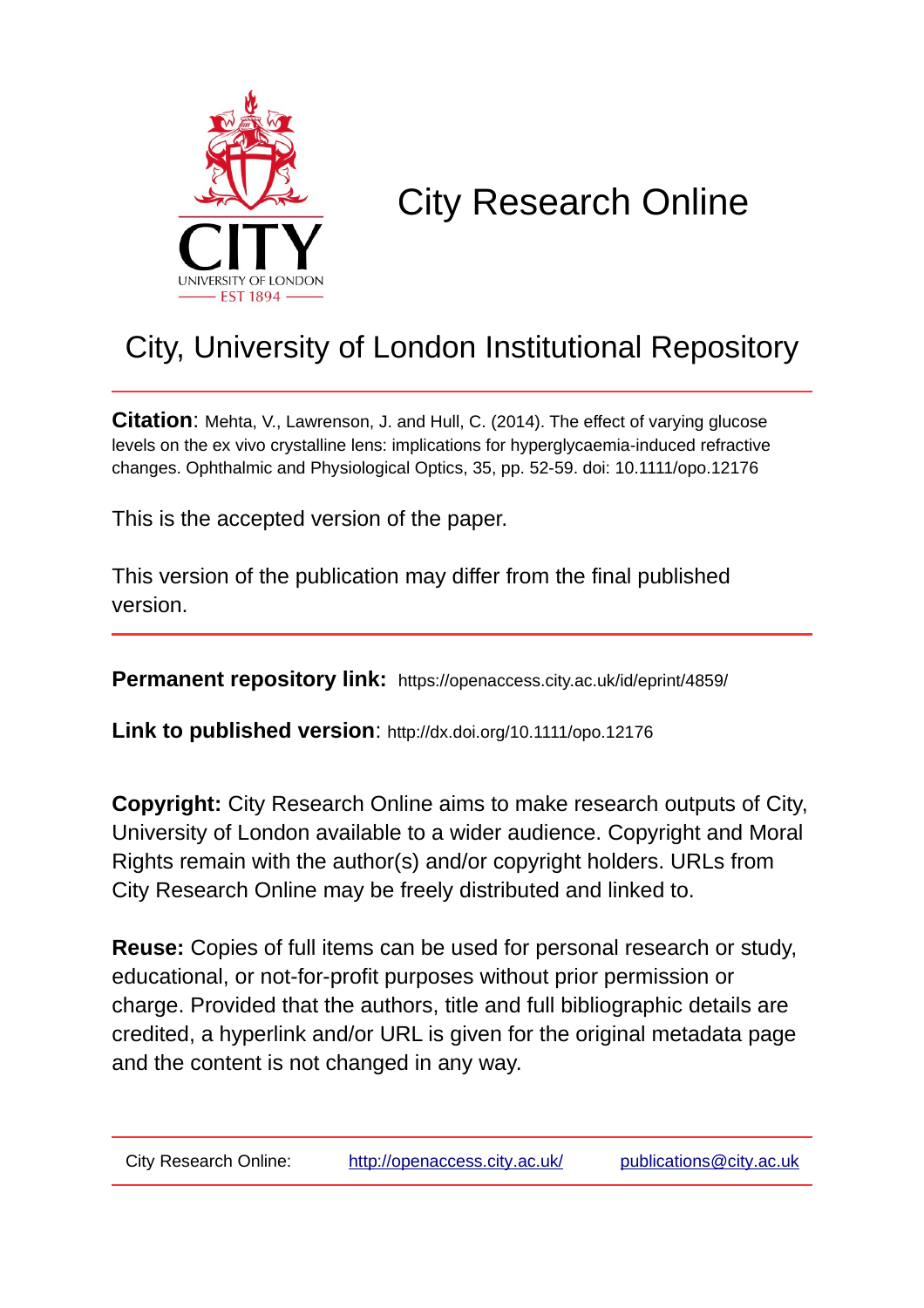## **Title page**

**Full title: The effect of varying glucose levels on the ex vivo crystalline lens; implications for hyperglycaemia-induced refractive changes**

**Running head:** The effect of hyperglycaemia on the ex vivo crystalline lens

**Authors' names and institutional affiliations:** Vikram V Mehta (1), Christopher C Hull (2), John G Lawrenson (1) (2)

(1)Centre for Applied Vision Research, City University London, London, UK (2) Centre for Public Health Research, City University London, London, UK

**Corresponding Author** John G. Lawrenson E-mail address : [J.G.Lawrenson@city.ac.uk](mailto:J.G.Lawrenson@city.ac.uk)

**Keywords:** lens, diabetes, model, hyperglycaemia, optics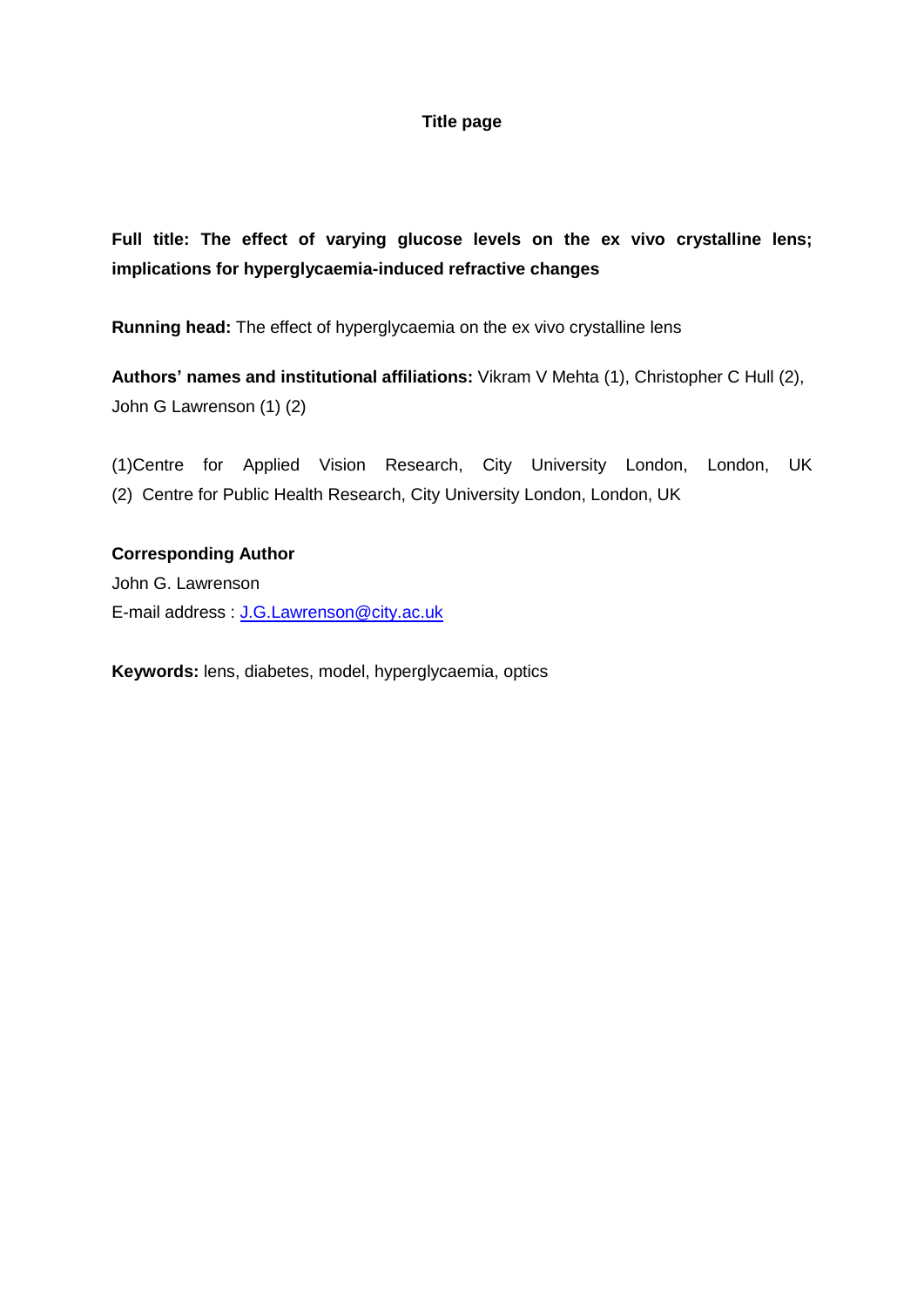#### **Abstract**

*Purpose:* Refractive changes in diabetic eyes have long been reported but with equivocal results. The lens has been a more recent focus as the source of any change but it is possible that multiple sources of variation have made it difficult to demonstrate a systematic change clinically. The aim of this study was therefore to use a bovine lens model to investigate the optical changes in hyperglycaemia and when lenses are returned to normal glucose levels as would occur following commencement of treatment.

*Method*: Bovine eyes were obtained and their lenses excised under sterile conditions before placing them in culture medium within an incubator using standard tissue culture techniques. In the first experiment, lenses were transferred into culture medium containing 5mM (N=12), 15mM (N=12) and 30mM (N=12) glucose. Measurements were made of the change in back vertex focusing distance with equatorial lens diameter using the ScanTox™ measurement system. From these measurements, the back vertex focal length and primary longitudinal spherical aberration were derived. In a second experiment, lenses maintained at 30mM glucose (N=7) were stepped down to 5mM glucose to simulate starting diabetic therapy and measured in the same way. Changes over time were assessed with a linear regression model.

*Results*: A trend towards myopia was observed with increasing hyperglycaemia, this was not statistically significant. When lenses were stepped-down from hyperglycaemia to normal physiological levels of glucose, a hyperopic shift was observed in line with published clinical studies that again failed to reach statistical significance. High variability in the measurement on longitudinal spherical aberration prevented any significant trends being measured.

*Conclusions*: Our results suggest that there are no consistent crystalline lens-induced refractive changes following exposure to hyperglycaemia for time-periods up to five days used in the current study. It is possible that bovine lenses are able to offset the raised osmotic pressure from high glucose levels in the short-term by a process of osmoregulation and that repeated osmotic stress or longer term exposure may be required to induce the changes in refraction that are seen clinically.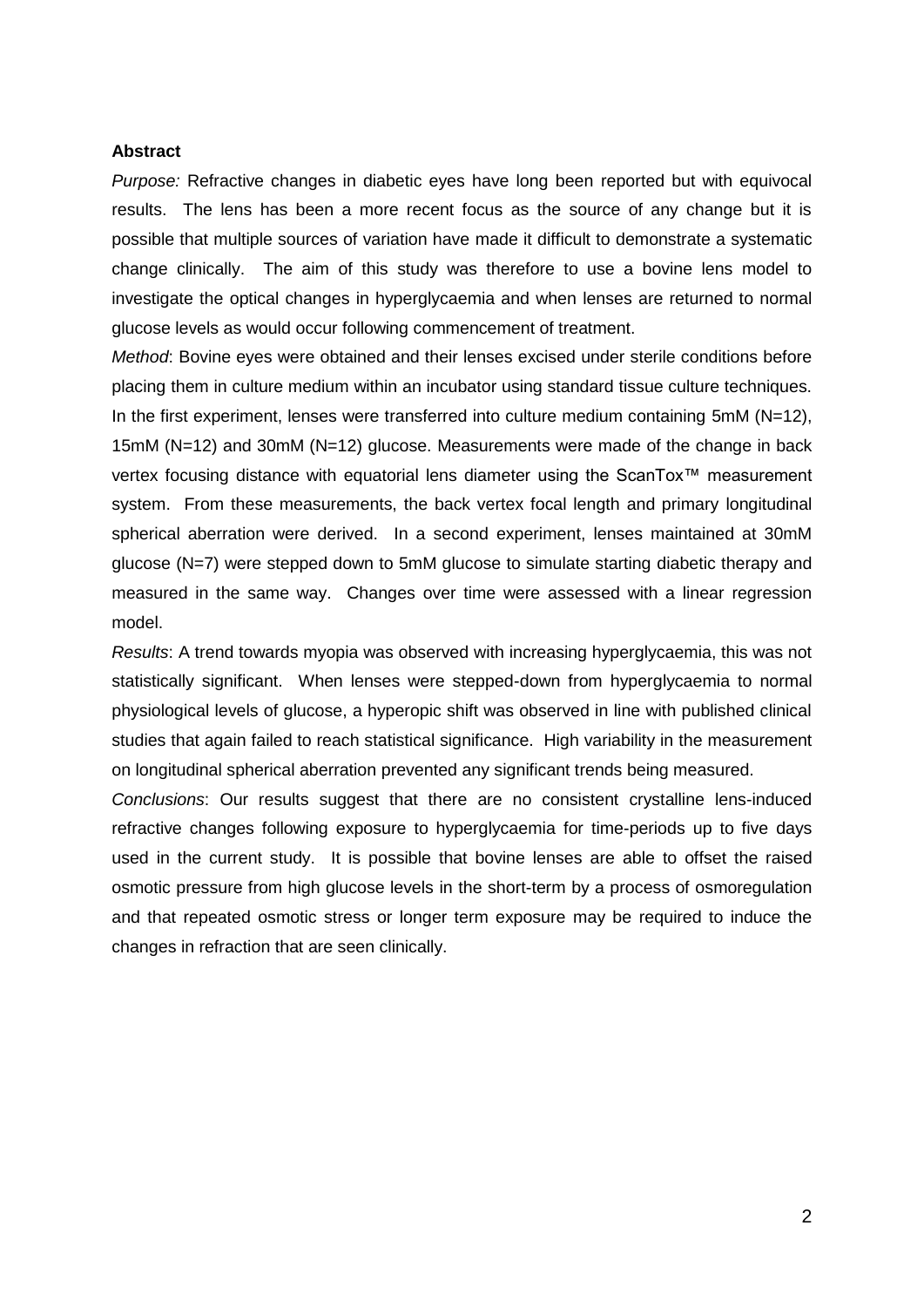#### **Introduction**

The occurrence of transient refractive changes in diabetic patients is well documented and blurred vision is a common presenting symptom of diabetes mellitus. The first systematic analysis of refractive changes in diabetes was conducted by Duke-Elder who presented a case series drawn from his own practice and from the published literature.<sup>1</sup> He concluded that the refractive power of the eye was directly correlated with glycaemic state with a tendency to myopia associated with increased blood glucose and hypermetropia with decreased blood glucose. Although several studies have subsequently supported Duke-Elder's conclusions linking acute hyperglycaemia to myopia, $2-4$  others have reported hyperopic shifts.<sup>5-7</sup> It has been shown that the sudden reductions in blood glucose that occur with intensive diabetic therapy can induce significant hyperopic refractive shifts.<sup>8-10</sup> Hyperopia usually occurs within a few days following an abrupt decrease in plasma glucose, peaking at days 7-14, and regressing gradually over the subsequent four weeks.<sup>9</sup> In addition to studies reporting myopic and hyperopic shifts, there are two that have reported no significant change in refractive status with fluctuating glucose levels.<sup>11,12</sup> In summary, there is no clear evidence of a consistent refractive shift associated with glycaemic changes in diabetes.

There are several mechanisms that could potentially explain the observed refractive fluctuations in diabetes. For example, changes in axial length, corneal curvature or crystalline lens parameters. Most commentators have hypothesised that alterations in lens thickness, shape or refractive index represent the most likely aetiology. The diabetic lens is prone to osmotic fluxes arising from changes to the osmolarity of the surrounding media and the accumulation of intracellular osmolytes, which could in turn lead to alterations in lens hydration and volume.<sup>13,14</sup> However, attempts to measure geometrical changes in the lens during hyperglycaemia have produced mostly equivocal results.<sup>9,10,15,16</sup> Recently Charman has reviewed the optical parameters that potentially explain transient refractive changes in diabetes.<sup>17</sup> He concluded that parameter changes required for a clinically significant change in refraction were capable of being measured by modern instrumentation and implicated refractive index change as the mechanism to explain refraction shifts in diabetic eyes. In a subsequent study the changes required in the gradient refractive index profile were investigated using optical modelling.<sup>18</sup> Their results are in agreement with previous studies although this doesn't rule out small multiple parameter changes, as noted by Charman.<sup>17</sup>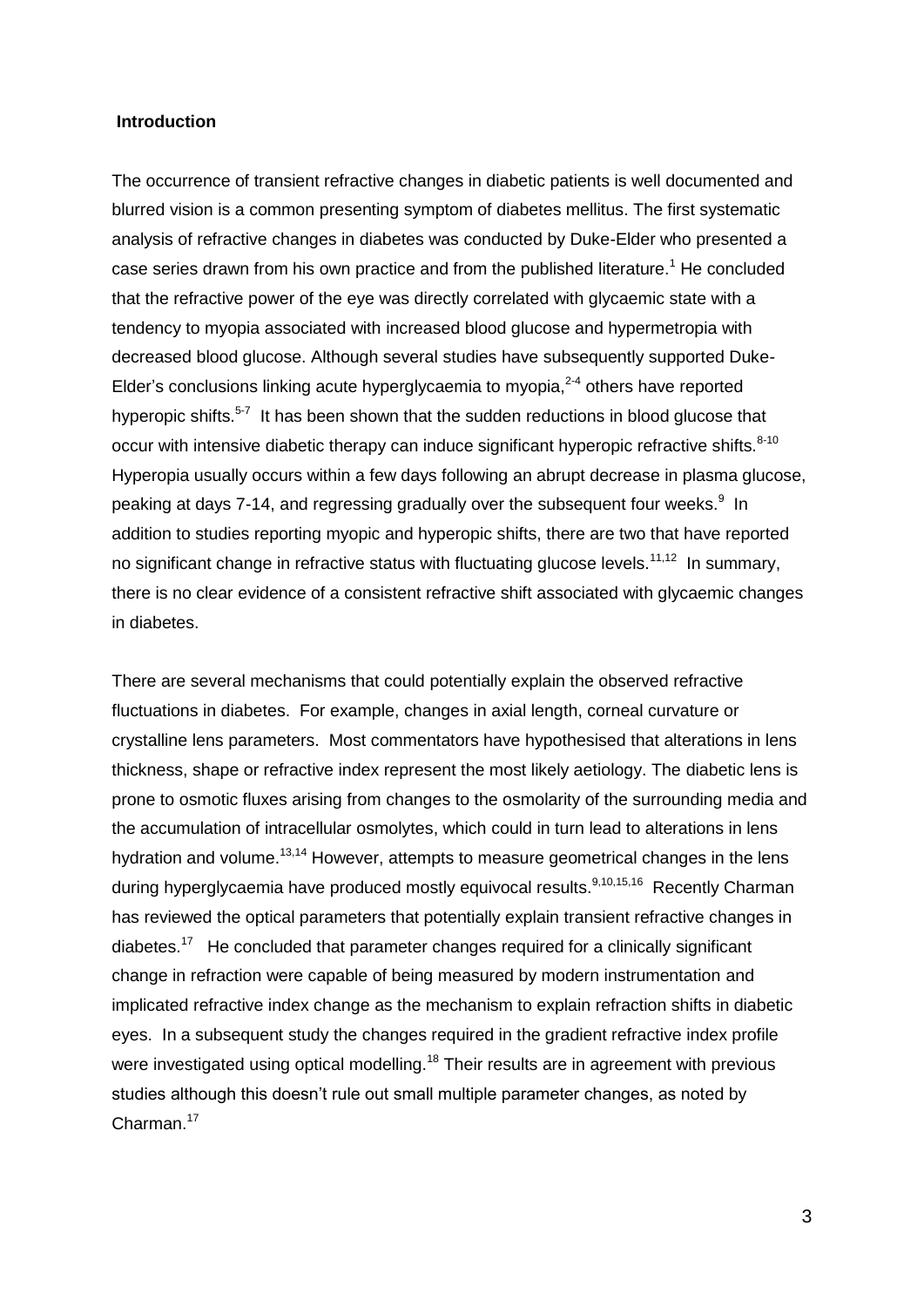The human eye has varying amounts of higher order aberrations, the most significant of which is spherical aberration. It has long been known that higher order aberrations can lead to blurred vision, a symptom often reported by diabetics. Wiemer and co-workers have published the only study to our best knowledge to have reported on higher-order aberrations as well as biometric changes and found an increase in root mean square higher-order aberrations of  $0.07\pm0.02$  microns.<sup>11</sup> He considered that this was too small to affect visual acuity. (Average RMS higher-order aberration values in normal eyes are around 0.6micron for a 6mm pupil).<sup>19</sup> Less is known therefore about higher order aberrations in diabetics but it is possible that subtle optical changes could be seen in the higher-order aberrations particularly if changes in gradient refractive index profile are implicated as noted in the previous paragraph.

Several inter-subject variables could influence the direction and magnitude of any refractive change in diabetics presented with the same glucose challenge e.g. type and duration of the disease and degree of glucose tolerance. In an attempt to eliminate these variables the effect of hyperglycaemia has been investigated in normal healthy volunteers.<sup>11,20</sup> Furishima and co-workers measured refractive and ocular biometric measurements in seven subjects in which hyperglycaemia had been induced by the administration of a standardised oral glucose load and an injection of Somatostatin to suppress insulin secretion.<sup>20</sup> A consistent myopic shift in refraction was measured (mean -1.93D) together with an increase of lens thickness of 1mm within 150 minutes of the onset of hyperglycaemia. However, these results could not be replicated by Weimer and colleagues using the same methodology.<sup>11</sup> In this study, four out of five subjects showed no change in refraction (one showed a small hyperopic shift) and no change in ocular geometry could be measured.

An alternative approach to investigate the effect of hyperglycaemia on refractive change is to use an ex-vivo lens model. Ex-vivo models allow careful control of potentially confounding variables and could potentially clarify the role of the lens in determining the optical properties of the diabetic eye. The mammalian crystalline lens is ideal for long-term organ culture. The lens lacks a blood and nerve supply and can be maintained in standard cell culture conditions for several weeks. Bovine lenses are particularly suitable for lens research as they are readily available with minimal post-mortem delay  $21$  Although the bovine lens is significantly larger than its primate counterpart and has a limited accommodative range<sup>22</sup>, its refractive properties have been extensively investigated. $23$  In order to measure the optical properties of the lens we used a commercially available instrument, the Scan Tox™ laser scanning system.<sup>24</sup> This system, which was initially developed for toxicological applications, is ideal for both maintaining the lens in culture, while assessing the refractive properties of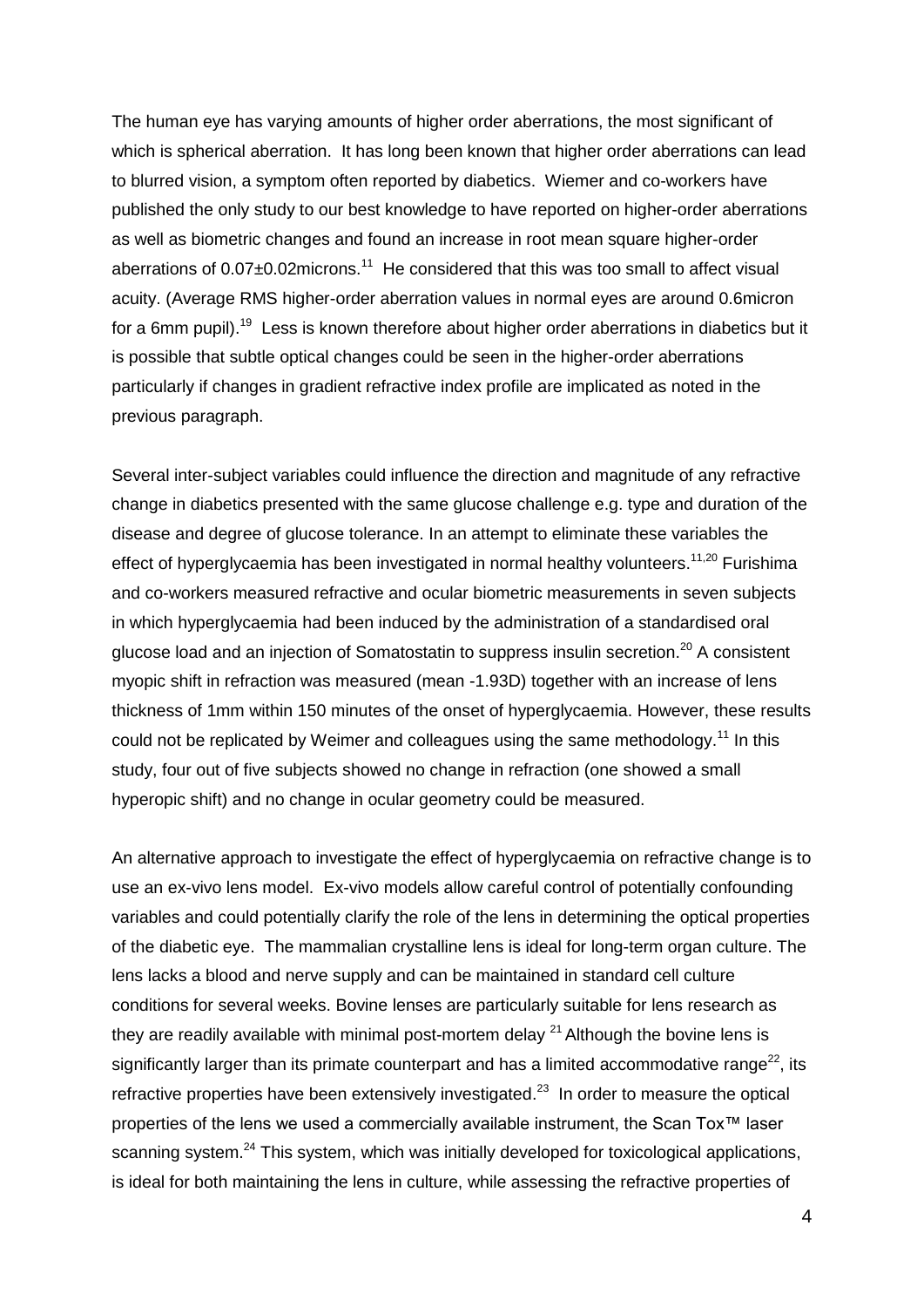the lens by measuring the variation in back vertex focal length of an incident laser beam at several points across the diameter of the lens.

The aim of this study is to investigate the effect of hyperglycaemia on the back vertex focal length and spherical aberration of the lens using an ex-vivo bovine lens model. Two specific experiments were performed: first an investigation of the optical properties of lenses maintained at medium and high physiological levels of glucose compared to controls and second, changes in the optical properties when lenses were rapidly returned to normal glucose levels simulating normalisation of aqueous glucose levels following the initiation of treatment.

#### **Materials and Methods**

#### *Dissection and Bovine Lens Culture*

Following local ethical committee approval, bovine eyes from young adult animals two to three years old were obtained from a local abattoir within three hours post euthanasia and transported to the laboratory on ice. After immersion in iodine solution, the eyes were bisected at the equator and lenses were carefully excised under sterile conditions. The lenses were then placed in specially designed holders made up of an aluminium base fitted with a silicone rubber insert and an upper chamber of optical quality glass.

The glass chamber was filled with fresh culture medium, which consisted of Medium 199, supplemented with Earle's salts, 0.1 mg/L L-Glutamine, 2.2 gm/L Sodium Bicarbonate, 5.96 gm/L HEPES, 8% FBS, 10mg/L Phenol Red and antibiotics (penicillin/streptomycin) (www.sigmaaldrich.com), which bathed both anterior and posterior lens surfaces. Lens holders were covered with a small sterile petri dish and then transferred to an incubator at  $37^{\circ}$ C, 5% CO<sub>2</sub> for 24 hours. At this stage, any lenses showing visible signs of mechanical damage or opacification were discarded and not used in subsequent experiments The culture medium and lens holders were prepared and maintained at all times under sterile conditions.

#### *Optical measurements; repeatability*

Optical measurements were made with a Scan Tox™ scanning laser system, which has been fully described by Dvorat and Sivak.<sup>24</sup> A brief description is given here for completeness. The scanner is designed to measure the back vertex distance at points across the diameter of the lens. A low power laser source (670 nm 4 mW diode) projects onto a plane mirror assembly inclined at 45 degrees which reflects the laser beam onto the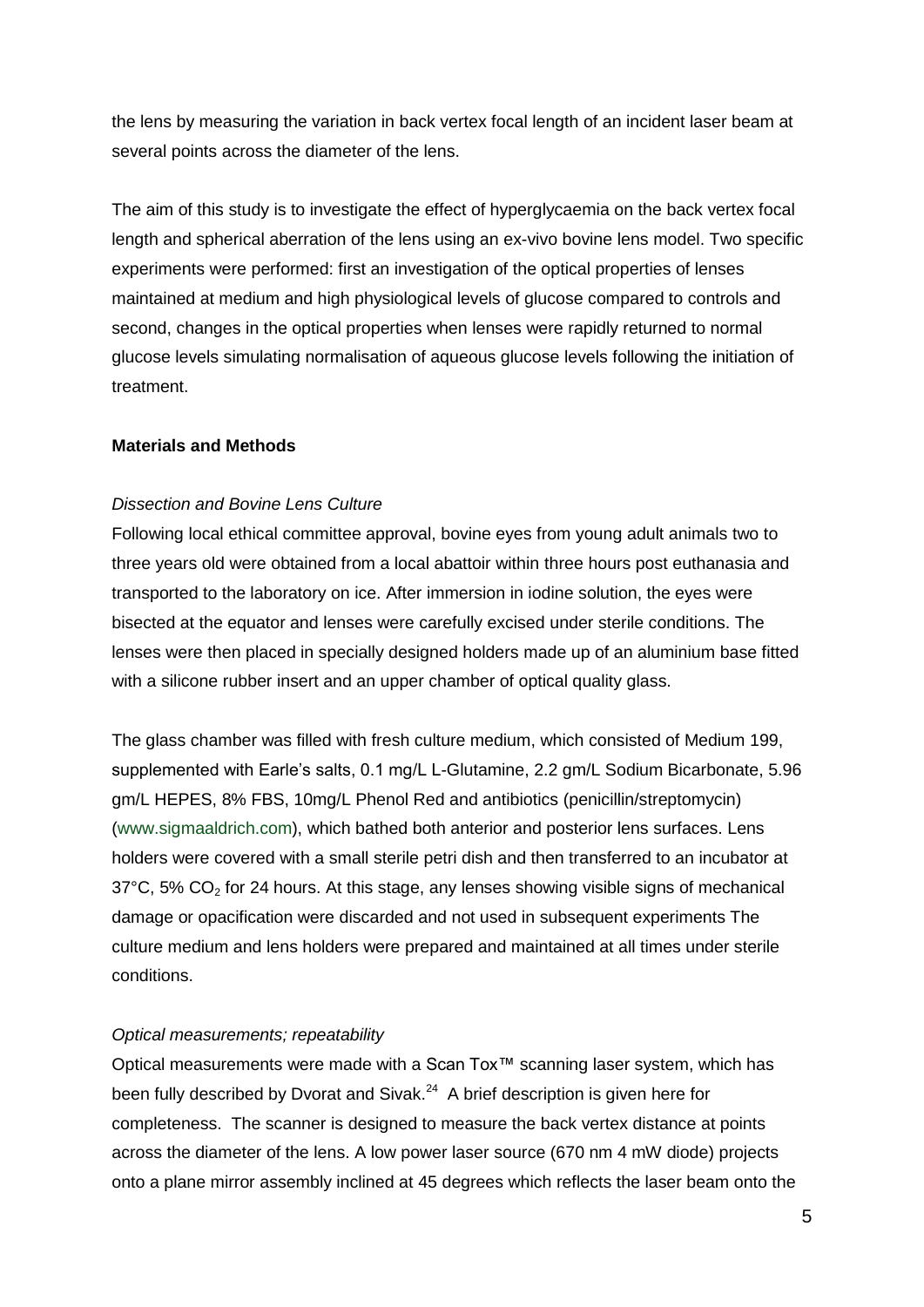cultured lens. The mirror is mounted on a motorised carriage assembly which moves the mirror in 0.5mm steps under computer control allowing the laser to scan across the lens. A digital video camera and frame grabber produces a cross sectional image of the beam at each position of the mirror and the Scan Tox™ software then gives a measure of the back vertex distance and intensity for each beam (Figure 1). The analysis method of the output from the Scan Tox™ to derive measures of back vertex focal length and higher-order aberrations is given in the data analysis section below.

Prior to measurements, lenses were maintained overnight in M199 containing 5mM glucose. The lenses were then transferred to fresh medium for 30-60 minutes before being placed in the ScanTox laser scanning system. Repeatability of the Scan Tox™ laser scanning system was assessed by measuring 3 lenses 6 times at approximately 10 minute intervals with the lens holder remaining *in-situ* in the Scan Tox™ system.

#### *Lenses maintained under hyperglycaemic conditions*

To study the effects of hyperglycaemia on the optical properties of the bovine lens, culture media containing varying concentrations of glucose were prepared. The culture medium for the control group of lenses consisted of the standard supplemented M199 medium which contains a physiological concentration of glucose (5mM). This medium was designated 'normal' glucose. The medium representing 'moderate' glucose had further glucose added to a final concentration of 15 mM. Medium with a glucose concentration of 30mM was designated 'high' glucose. The three experimental conditions were chosen to reflect the levels of glucose in normals and the range of hyperglycaemia that can occur in patients with diabetes

Following an overnight incubation in normal glucose medium, lenses were transferred to fresh medium containing normal, moderate or high glucose and returned to the incubator. Measurements were taken with the Scan Tox™ system as described previously two to three times per day for five days. Media were replenished with a fresh solution at approximately 48hr intervals. A total of 12 lenses were measured for each level of glucose.

#### *Lenses returned to normoglycaemia following hyperglycaemia*

To model the effect of starting diabetic therapy when glucose levels return to near normal levels rapidly, seven bovine lenses were maintained in 'high' glucose (30mM) culture medium for five days before being transferred to normal glucose medium (5mM) and returned to the incubator. The lenses were scanned two to three times per day for five days to study the change in their optical properties when the glucose level is stepped down.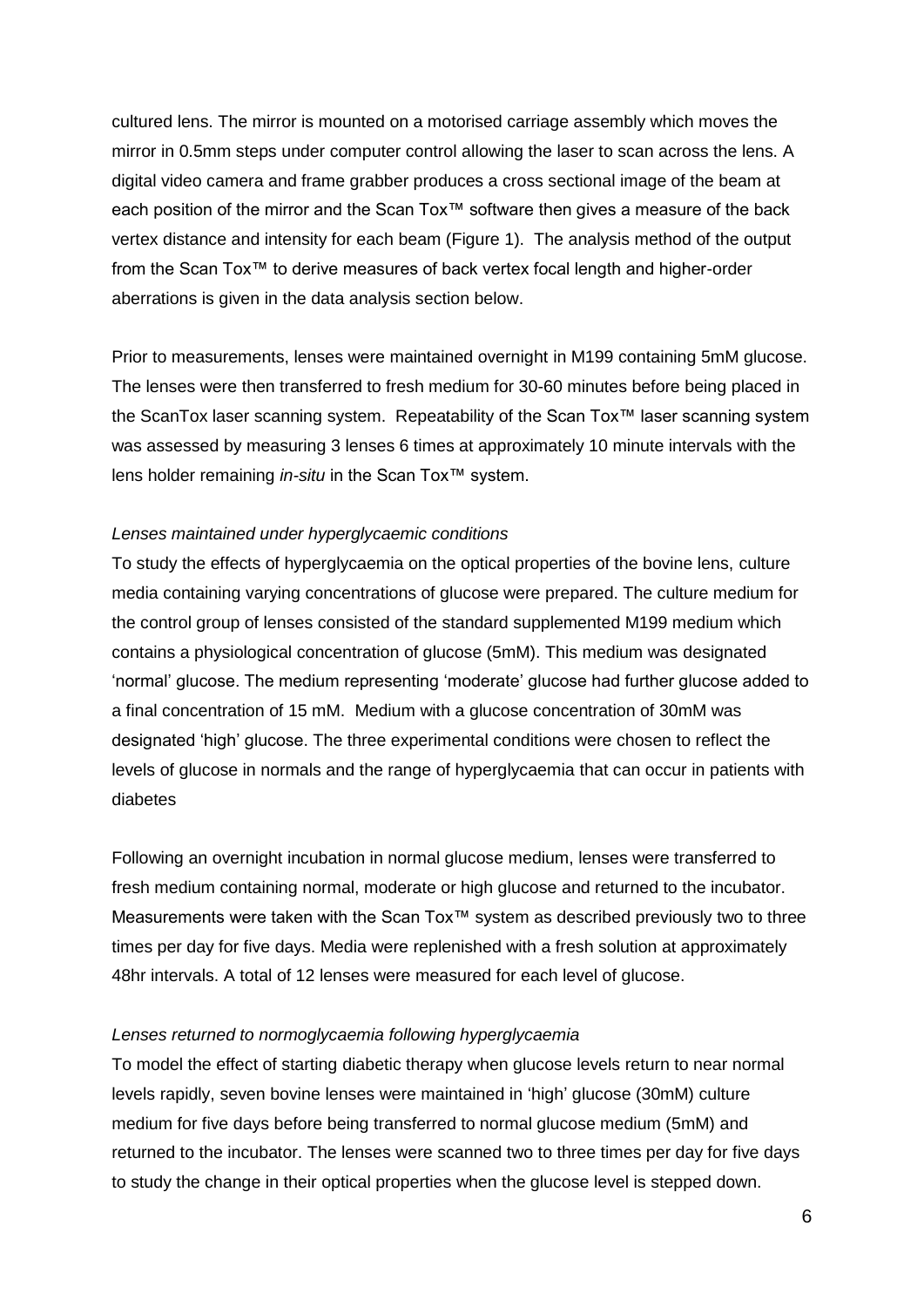#### *Data Analysis*

All data handling was carried out in Excel 2007 (Microsoft Corporation, Waltham, MA). Data derived from the Scan Tox™ system first had unnecessary characters (brackets, comas etc.) removed using global research and replace commands and then the remaining numbers were converted from text into number format. The maximum beam scan was fixed at +/- 6.25mm and the central four data points were removed as advised by developers of the Scan Tox™ system. Data points were further screened to remove those affected by dust particles where a sudden large change in reading is occasionally evident and as additionally advised by the developers. To derive values for the back vertex focal length and primary longitudinal spherical aberration, the individual back vertex distance measurements were fitted with an aberration polynomial, representing the longitudinal ray aberration *L(y),* of the following form,

$$
L(y) = A + By + Cy^{2} + Dy^{4}
$$
 (1)

where *y* is the normalised pupil coordinate (entry beam position), *A* is the back vertex focal length, *B* tilt, *C* the primary longitudinal spherical aberration and *D* secondary longitudinal spherical aberration. This polynomial is derived from the Hamilton wavefront expansion, which is differentiated to obtain the transverse ray aberration, before converting to a longitudinal ray aberration using trigonometry.<sup>25</sup> Equation (1) was programmed into the curve fitting routine in SigmaPlot 10.0 (SysStat Software Inc, Chicago, USA). The curve fitting software uses a Levenberg-Marquardt minimisation routine to adjust the polynomial coefficients. The routine stops when the difference on successive iterations between the absolute value of the norm of the residuals falls below 1e-10. Statistical analysis was carried out using SPSS 19 (IBM Corp, NY, USA) and MiniTab v14 (MiniTab Inc, PA, USA).

#### **Results**

#### *Repeatability*

The repeatability of individual data points produced by the Scan Tox™ was assessed by the average standard deviation of all measurement points from the three lenses tested since a one-way ANOVA showed no significant difference in standard deviation values between the lenses  $(P = 0.11)$ . The median standard deviation for each measurement point was 0.26mm (Interquartile range 0.14 to 0.50mm) demonstrating good repeatability for the raw data points. The median value has been used since the data were slightly skewed with some larger values caused by possible dust particles or readings at the edge of the lens.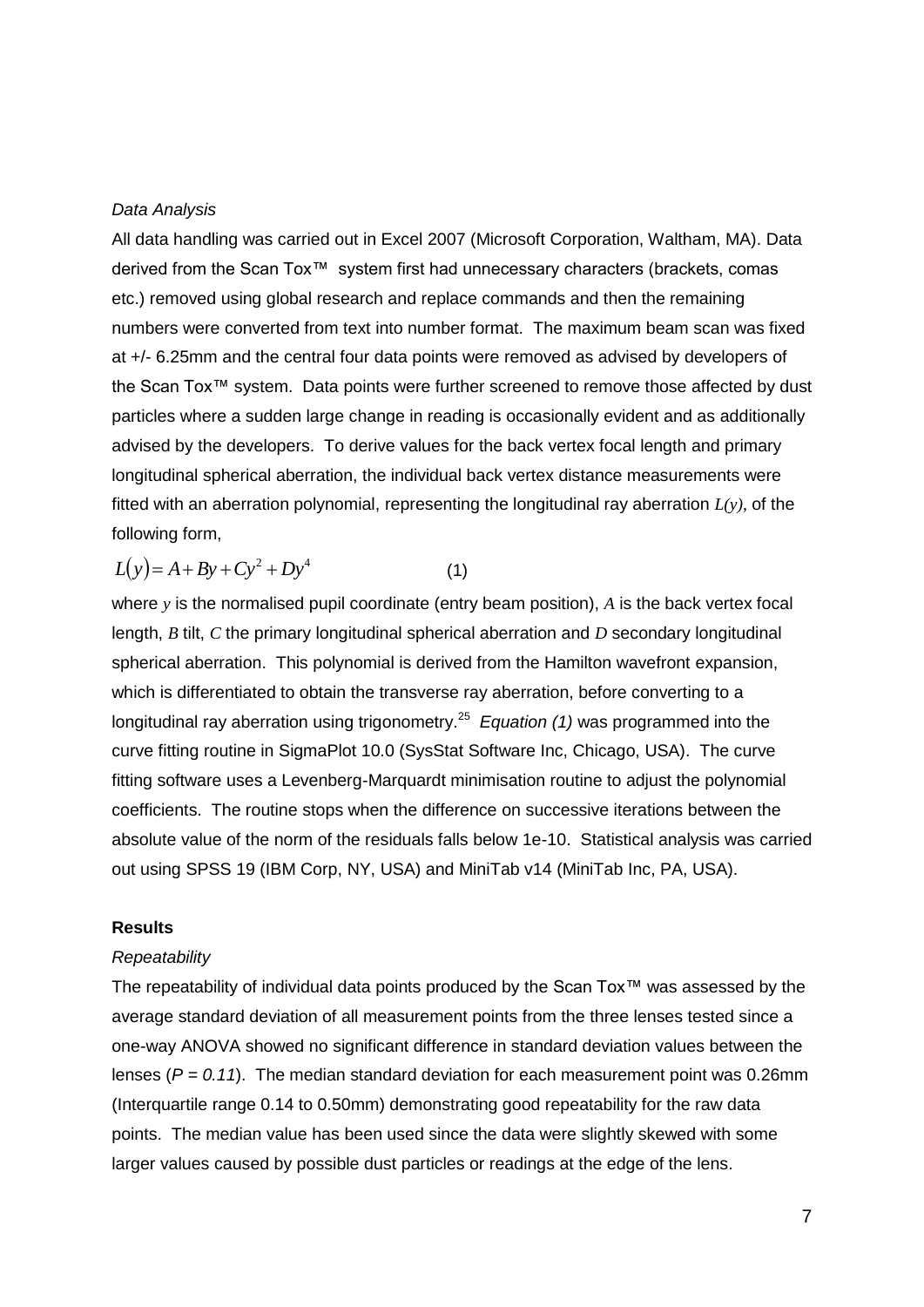Repeatability of the fitted values for the polynomial coefficients was also assessed since they are the main outcome measures used in the present study. Repeatability was high for back vertex focal length,  $A$ ,  $(38.72 \pm 0.24$ mm,  $38.04 \pm 0.18$ mm and  $44.02 \pm 0.22$ mm for the three lenses respectively; all values mean  $\pm$  SE) and moderate for primary spherical aberration, *C*,  $(-12.42 \pm 0.51$  mm,  $-5.74 \pm 0.23$  mm and  $-2.15 \pm 0.625$  mm for the three lenses respectively; all values mean  $\pm$  SE). The repeatability within lenses was generally good and this gave us confidence in the ability of the Scan Tox™ to discern meaningful changes in the back vertex focal length although we note the inter-lens variation. Spherical aberration measures were much more variable with most lenses demonstrating negative spherical aberration but of varying magnitudes. In part this is due to dependencies between polynomial coefficients and in particular the primary and secondary spherical aberration coefficients, which can sometimes produce large values but opposite in sign for coefficients *C* and *D*.

#### *Lenses maintained at normal, moderate and high glucose levels*

*Figure 2* shows the average variation in back vertex distance with beam entry position for lenses maintained at normal (5mM), moderate (15mM) and high (30mM) glucose. The measurements represent the average for 12 lenses for each glucose concentration and were measured at an average of 100.5 hours post immersion in the test medium (range 93 to 120 hours). The corresponding aberration polynomial coefficients *A* and *C* representing back vertex focal length and primary longitudinal spherical aberration together with their standard errors are shown in *Table 1*. The change in the *A* coefficient demonstrates that back vertex focal length decreases with increasing glucose concentration. This corresponds to a myopic shift although the confidence intervals are widely overlapping. Primary longitudinal spherical aberration is much more variable and shows no similar trend.

*Variation in lens optical properties over time for normal, moderate and high glucose levels* Changes in back vertex focal length (polynomial A coefficient) and primary longitudinal spherical aberration (C coefficient) with time were modelled using linear regression in the absence of any evidence of a different relationship or underlying process. *Figure 3* shows the distribution of linear regression coefficients of all 36 lenses tested. Regression coefficients varied about zero and there was no apparent difference between the control, moderate and high glucose conditions. Similar results were obtained for primary longitudinal spherical aberration (coefficient C, data not shown) with only six lenses having regression coefficients that were statistically significantly different from zero (*P < 0.05*). A one-way ANOVA with lens group as factor demonstrated that there was no statistically significant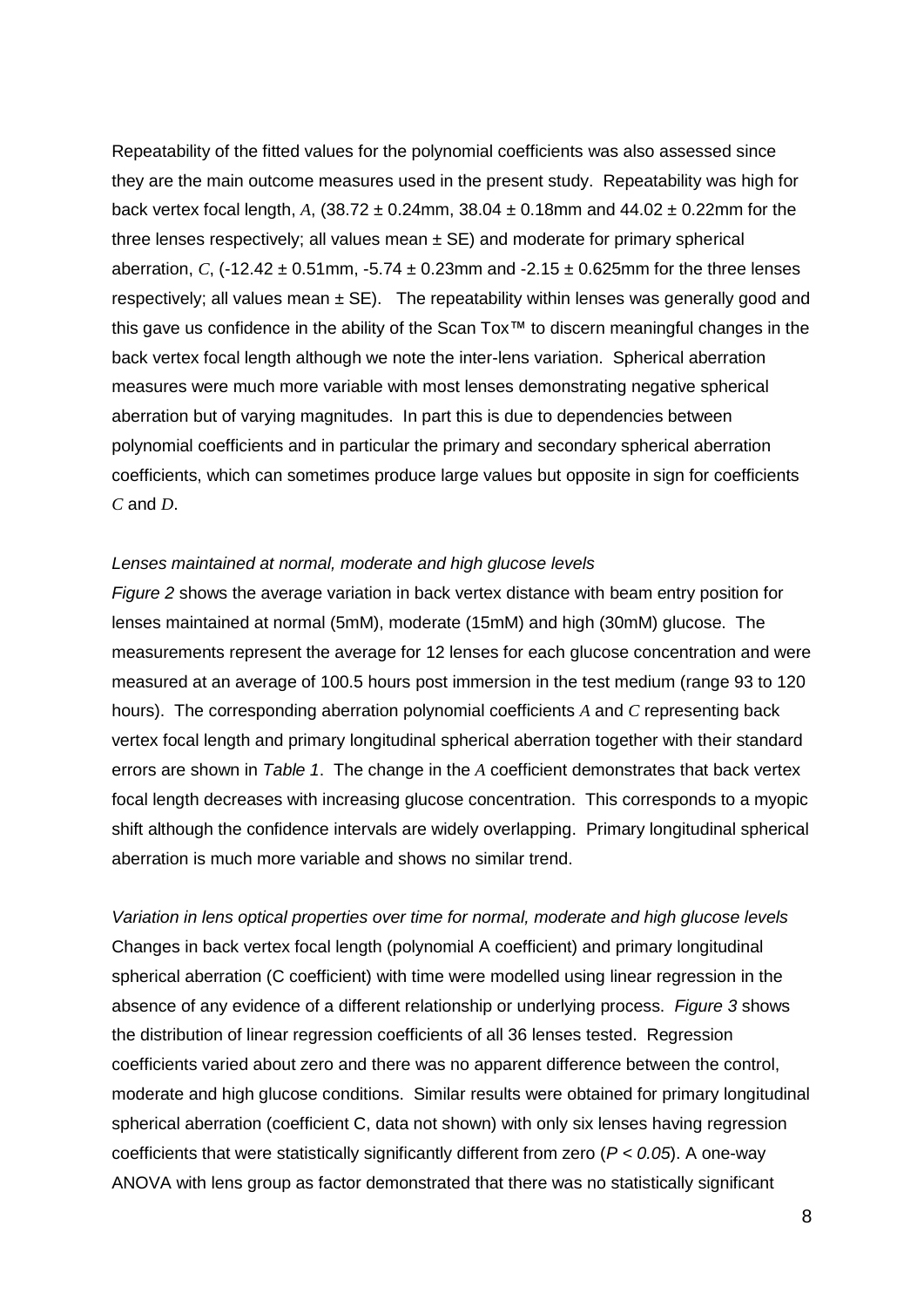difference between the lens groups for either back vertex focal length (*P = 0.73*) or primary longitudinal spherical aberration (*P = 0.69*).

#### *Step-down data*

Changes in back vertex focal length (polynomial A coefficient) and primary longitudinal spherical aberration (C coefficient) when lenses are "stepped down" from a high to a normal glucose medium are shown in *Figure 4* along with their associated regression lines. The slopes are variable and close to zero although most are positive indicating a hyperopic shift as the lenses are returned to normal glucose concentrations. *Table 2* presents the slopes of the linear regressions for each of the seven lenses. The average regression slope for back vertex focal length was +0.0257 mm/h which was statistically significantly different from zero (*P = 0.031*; single sample t-test). The average regression slope for primary spherical aberration was -0.0211 mm/h, which was not statistically significantly different from zero (*P = 0.67*).

#### **Discussion**

The primary aim of the present study was to measure the effects of acute hyperglycaemia on the optical properties of the crystalline lens. These in-vitro conditions sought to replicate the environment of the lens in the early stages of diabetes mellitus where refractive fluctuations have been shown to occur. We know of no similar studies using near normal physiological levels of glucose. Lenses that were maintained in culture medium containing normal physiological levels of glucose (5mM) acted as controls and were compared with lenses that were exposed to moderate (15mM) and high (30mM) levels of glucose for periods averaging 100 hours. Although we identified a trend towards myopia, with the back vertex focal length decreasing in line with increasing glucose concentration, the differences between lens groups were not statistically significant. Similarly, there were no significant differences in primary longitudinal spherical aberration. Equivalent studies in humans that have investigated the short-term effects of acute hyperglycaemia in healthy young volunteers,<sup>20,26</sup> and patients with newly diagnosed diabetes mellitus have similarly failed to demonstrate a consistent change in refractive status. $3,11,16$  Our results therefore indicate that even by controlling for some of the inherent variation in clinical studies by isolating the lens in an in vitro model, we have not been able to demonstrate an unambiguous and statistically significant change in the optical properties of the bovine lens.

It is possible that inter-species differences may have accounted for the lack of response to increasing and decreasing glucose levels. Although the bovine lens has a similar sutural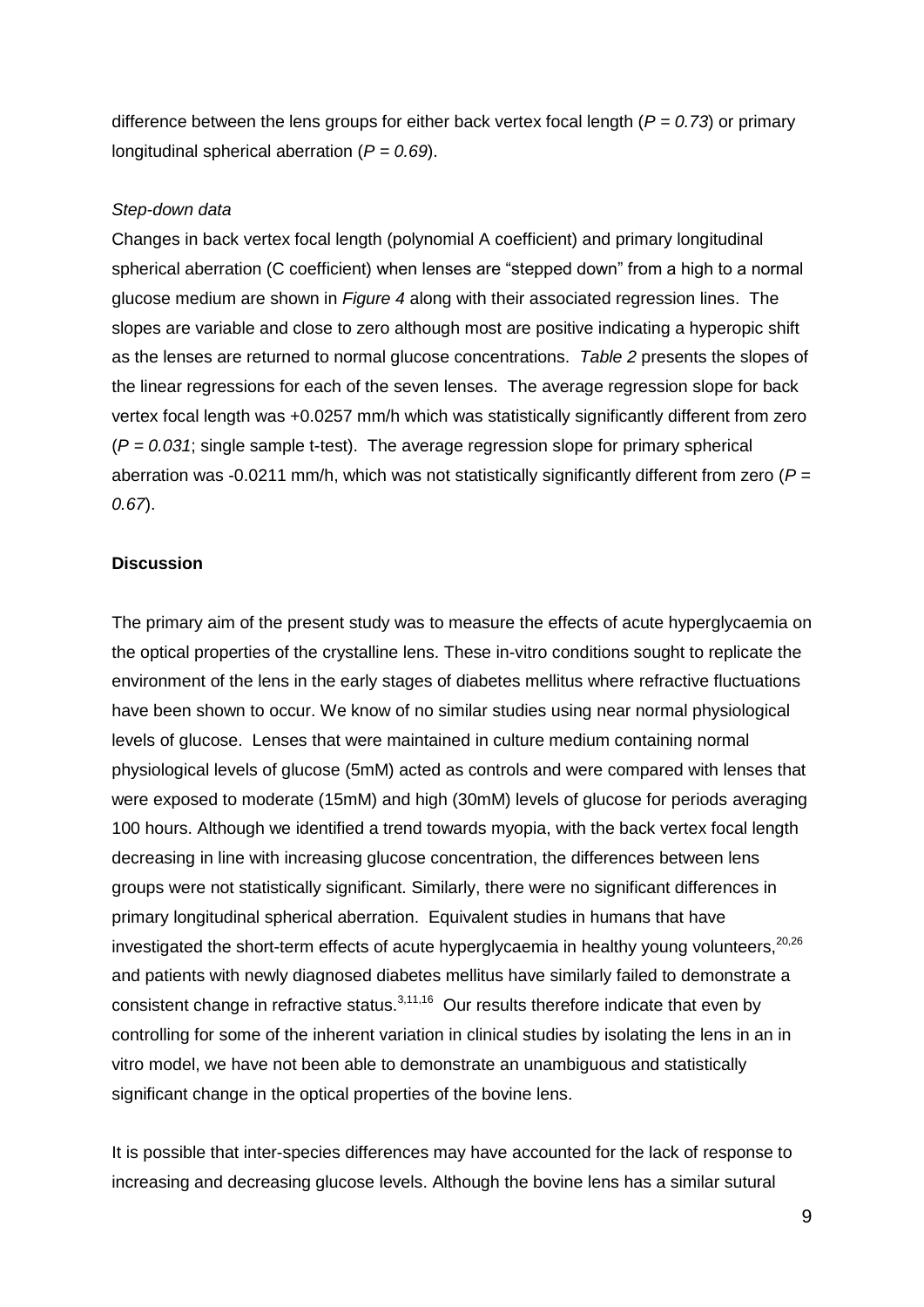system to the human lens, there are differences in fibre structure and organisation which may reduce its ability to undergo dynamic changes in curvature.  $27A$  previous morphometric study has shown that bovine lenses placed in solutions of widely varying tonicities (hypo and hypertonic) are largely refractory to osmotically-induced changes in curvature or thickness.<sup>28</sup> An alternative explanation is that, as with other mammalian lenses, the bovine lens possesses an efficient homeostatic mechanism to mitigate against osmotic challenge.<sup>29</sup> Experimental models using isolated lenses placed in anisotonic media have shown that the lens has an effective volume regulatory mechanism through the activation of membranebound ion channels e.g. potassium chloride co-transporters, sodium potassium ATPase and chloride channels.<sup>13,14</sup> A further osmotic counterbalance is provided by the organic osmolyte sorbitol.<sup>30,31</sup> Intracellular sorbitol accumulation increases lens osmolarity, thereby establishing an osmotic gradient that favours lens hydration which may potentially offset the dehydration induced by acute extra-lenticular hyperglycaemia.

Although the lens appears to be capable of maintaining its volume in the face of extreme shifts in tonicity, following repeated osmotic insults it is possible that these osmoregulatory mechanisms may become compromised. This could be further exacerbated by an increase in oxidative stress through depletion of the antioxidant glutathione. $32,33$  These oxidative mechanisms have been implicated in the development of diabetic cataract,  $29,32$  which shows a unique damage phenotype in the outer lens cortex. The involvement of an osmotic mechanism in diabetic cataract formation is also implied due to the fact that tissue damage is preceded by swelling of lens fibres.

It is also possible that inter-lens variation may have masked a small but significant change in BVP. A post-hoc ANOVA was carried out on the control lenses to partition the intra and inter lens variation in back vertex focal length. The pooled intra-lens standard deviation was ±4.04mm which is higher than the values found in our repeatability measurements. The reason for the higher standard deviation could well be the longer time period over which the lenses were measured (120 hours compared to one hour for the repeatability test). The lenses were not controlled for rotational alignment and this could have added to the variability. However, the value for the pooled intra-lens variation would suggest that this source of additional variation and other effects when placing the lenses in the ScanTox<sup>™</sup> were small. The inter-lens standard deviation is higher at  $\pm$ 7.34mm, which is unsurprising given that we can reasonably expect a range of lens powers. Both intra and inter lens variation are likely to affect whether results are statistically significant or not.

The impact of chronic hyperglycaemia on refractive status has been studied in populations of patients with type 1 diabetes mellitus. For example, a positive relationship was established in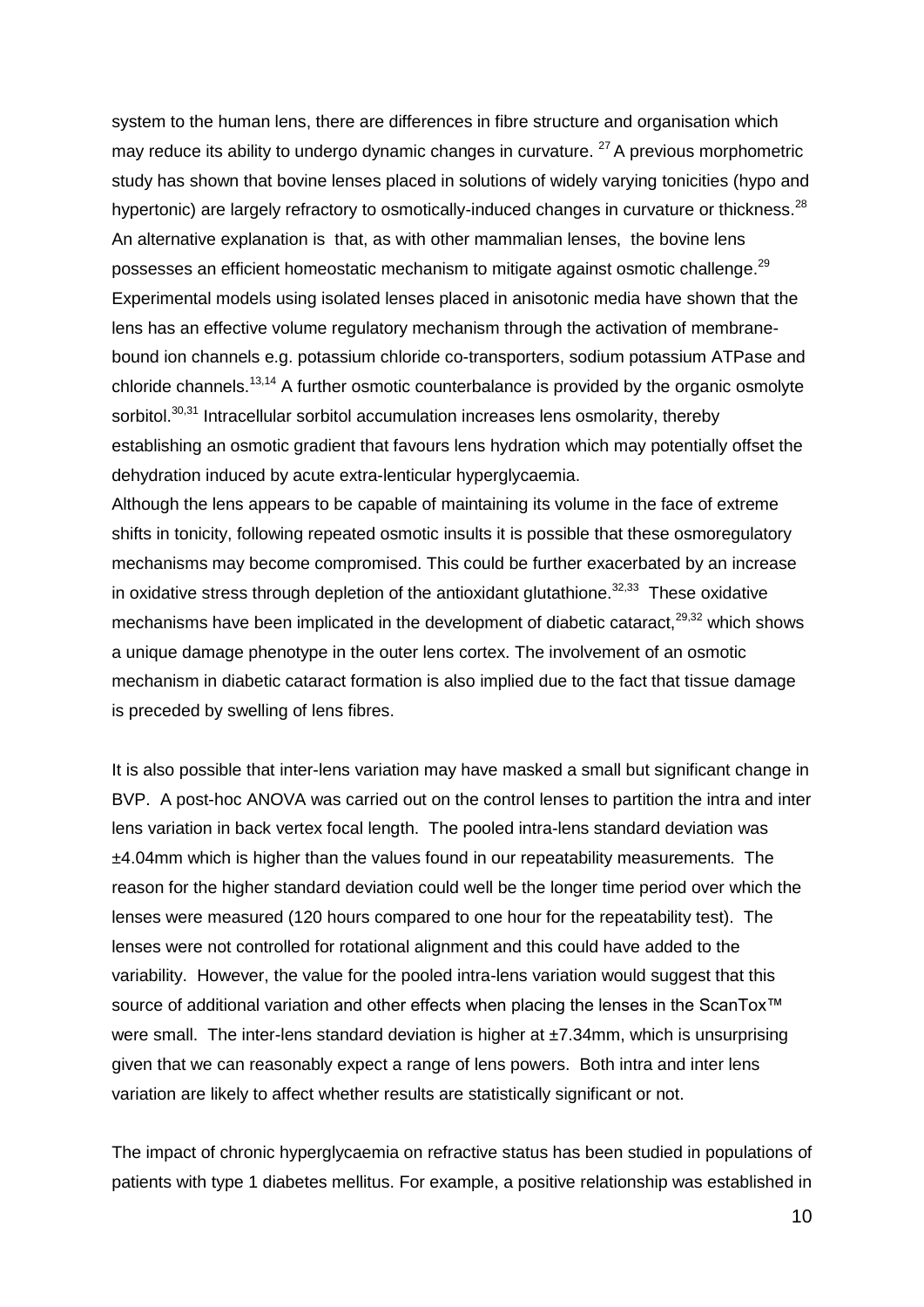a Danish population between poor glycaemic control and myopia.<sup>4</sup> Patients with an HbA1c above the median value (8.8%) were found to have a 60% increased risk of a myopic shift compared to those who are well-controlled. Although the relationship was not linear, the authors suggested that there could be a threshold value of HbA1c, above which myopia is likely to occur. It may also be that poor glycaemic control contributes additional stress to the volume regulatory channels affecting the lens over longer periods of time. The effect of fluctuating glucose levels on the lens in vitro has yet to be studied.

The most consistently reported relationship between plasma glucose concentration and refractive status is induced hyperopia following the initiation of diabetes therapy. Significant hyperopic shifts of a few dioptres have been reported.<sup>8-10</sup> The hyperopia develops over a period of a few days to a few weeks, followed by a more gradual return to the baseline refraction.<sup>9</sup> Okamoto and co-workers concluded that the magnitude of the refractive change depended on the pre-treatment plasma glucose concentration. $8$  Our results for lenses stepped down from 30mM to 5mM glucose show an average change in back vertex focal length of +0.0257mm/h correlating to just over 3mm of change for a five day period. This is equivalent to an approximate 3D reduction (hyperopic shift) in back vertex power of the bovine lens, which is a similar order of magnitude to changes reported over the same time frame by. $9$  There has been considerable debate regarding the source of this refractive change.<sup>18</sup> It is generally assumed that the thickness and curvatures of the lens remain unchanged and it has been hypothesised from optical modelling that the hyperopic shift is most likely due to a decrease in lens refractive index.<sup>18</sup>

#### **Conclusions**

The current study found no evidence for a consistent change in either the back focal length or longitudinal spherical aberration of bovine lenses at any time point in response to acute hyperglycaemia. This is may be due to the ability of the lens to osmoregulate in the shortterm to offset any change in lens shape or refractive index. We identified a trend towards myopia with increasing hyperglycaemia, which while not statistically significant, might suggest that a more pronounced change could occur in the longer-term. A trend towards hyperopia was also observed for lenses stepped down to normal glucose levels in line with clinical data supporting the argument that lens changes are the cause of refractive variation. The difficulties of maintaining lenses in long-term organ culture mean that the current bovine model may not be suitable for investigating the effect of chronic hyperglycaemia on the optical properties of the lens. Consequently, further work could investigate the use of lenses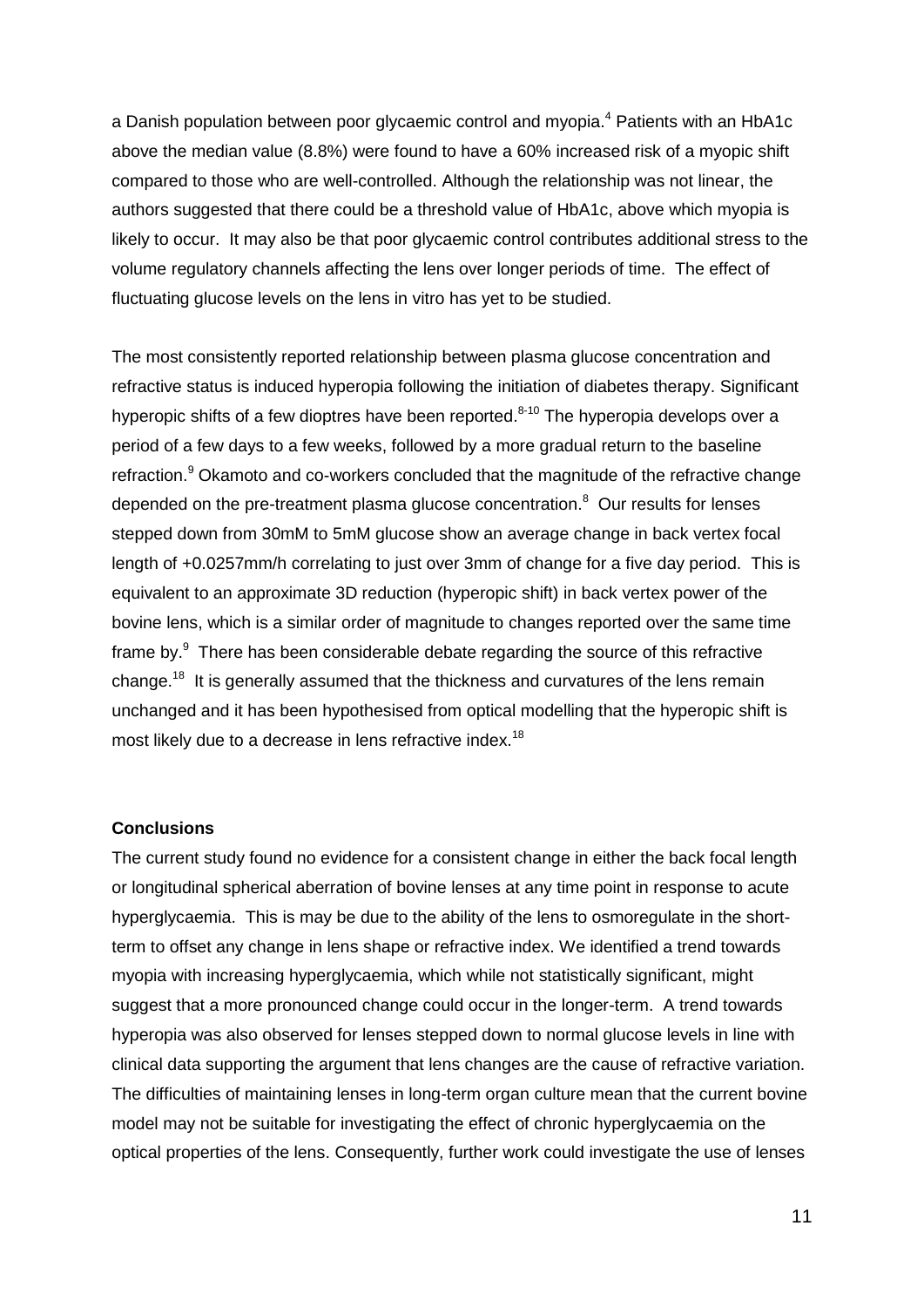extracted from an experimental model of diabetes e.g. streptozotocin-induced diabetes in rodents.

# **Acknowledgements**

The authors thank Lein Diagnostics Ltd for financial support and for initial discussions about the study.

# **Disclosure**

The authors report no conflicts of interest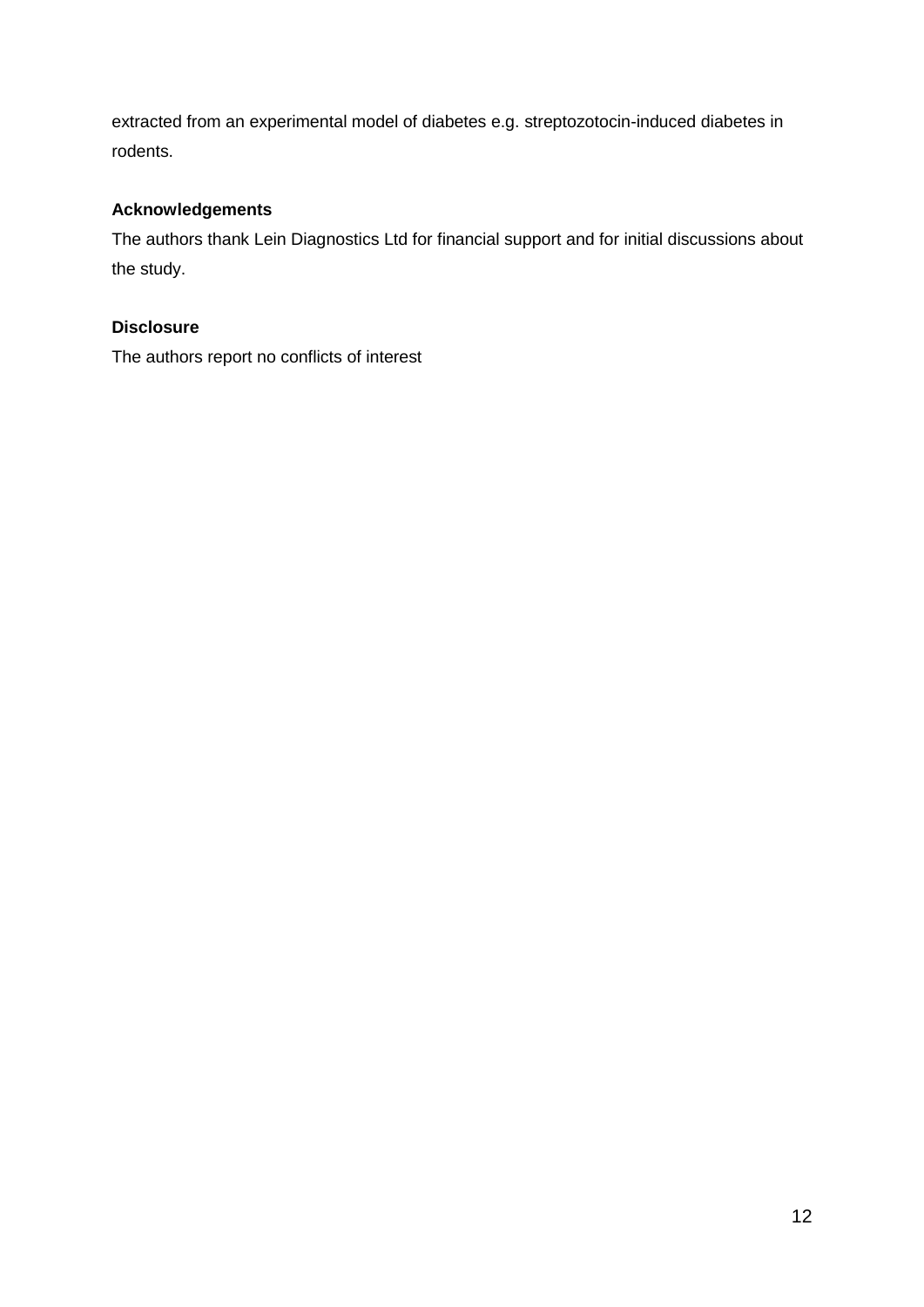### *Figures*



**Figure 1**: Scanning laser profile for each refracted beam (central four beams removed – see text) in a control lens.



**Figure 2.** Average back vertex distance variation for bovine lenses (N=12 each group) immersed in normal (green circles), moderate (blue squares) and high (red triangles) glucose concentrations. Solid lines represent the respective fitted aberration polynomials. (Error bars all  $\pm$  1 SE)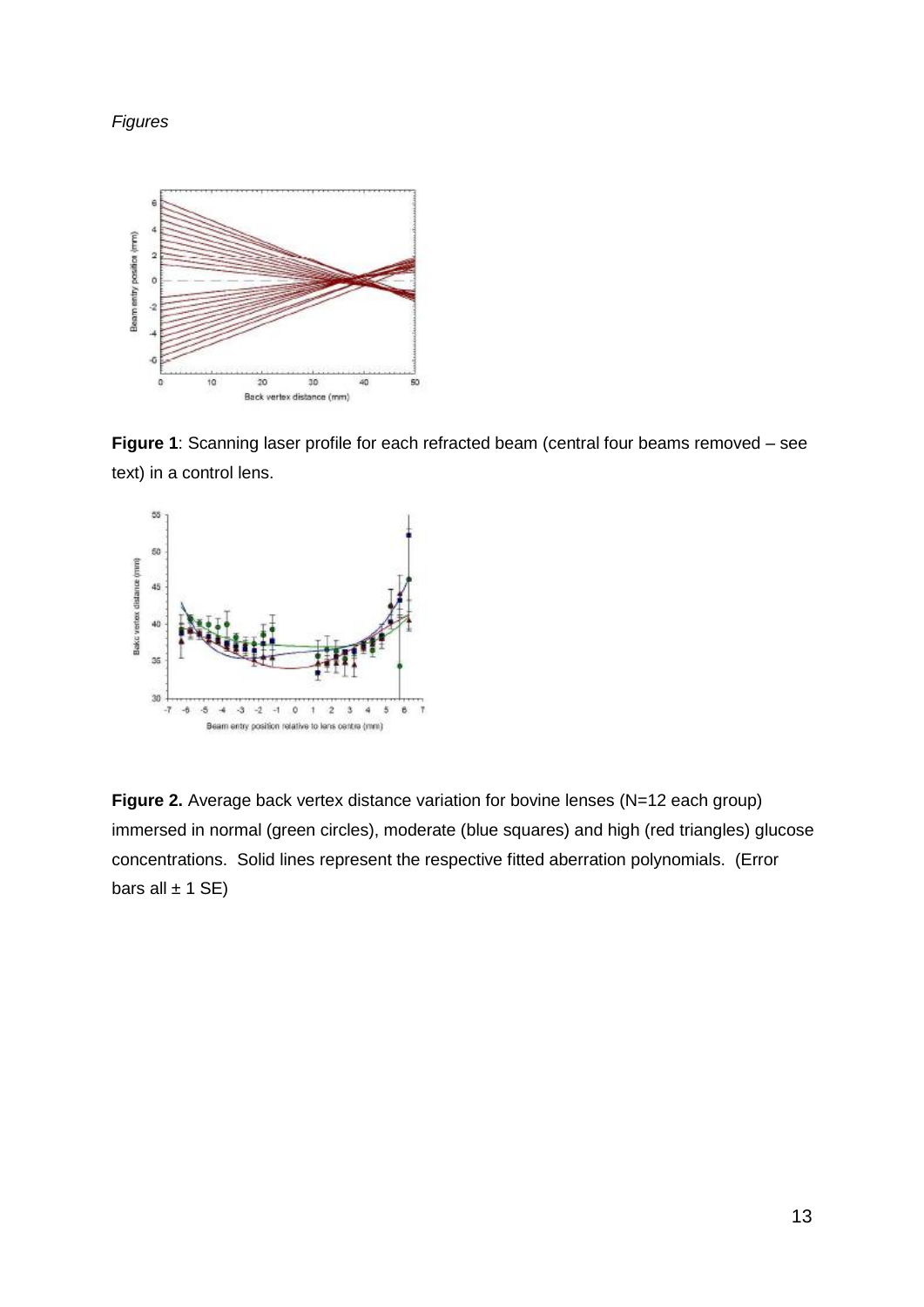

**Figure 3**. Distribution of linear regression coefficients for lenses at (a) normal, (b) moderate and (c) high glucose demonstrating the change in back vertex focal length with time.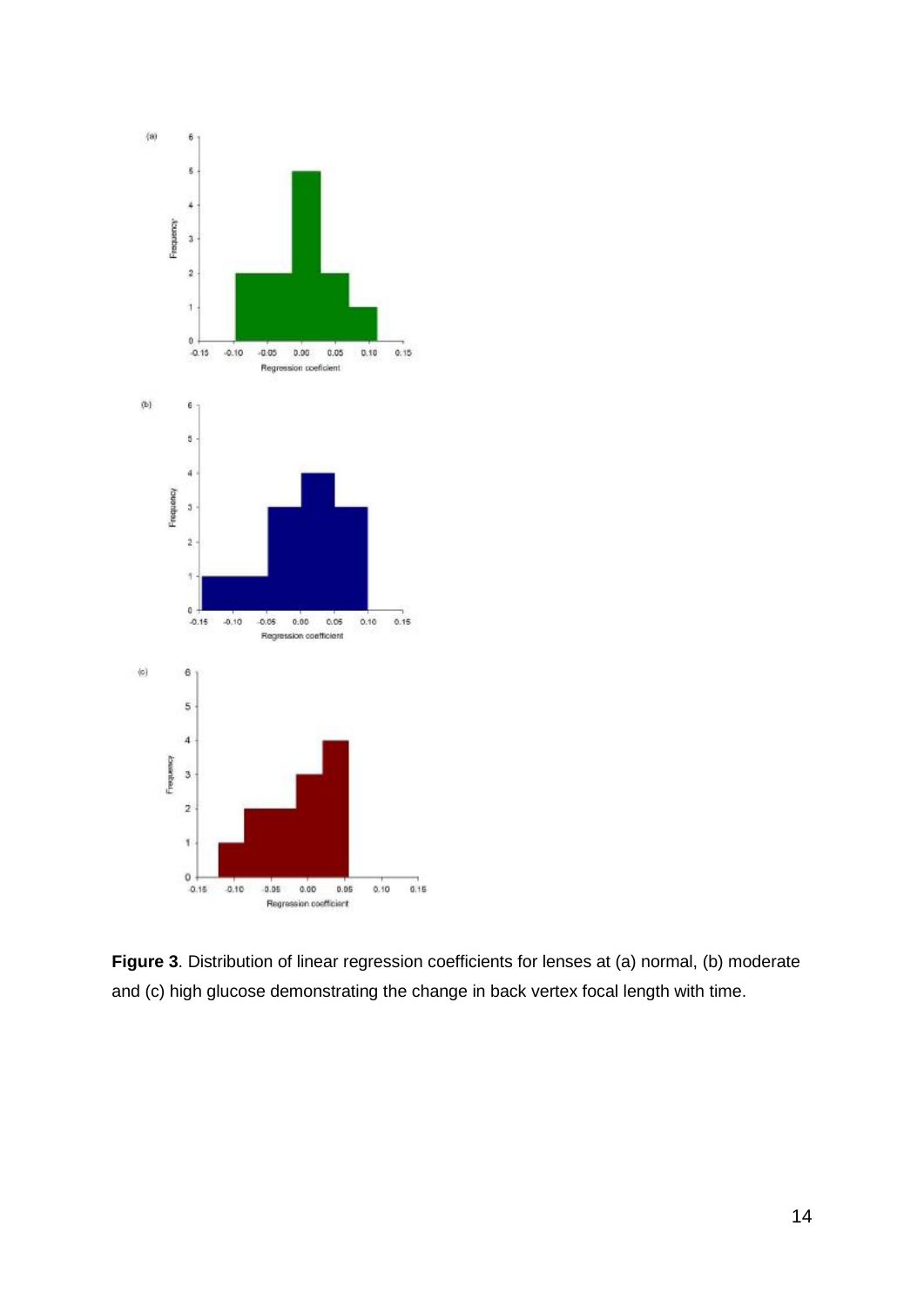

**Figure 4.** Variation in back vertex focal length, (a), and primary longitudinal spherical aberration, (b), with time for seven lenses stepped down from high to normal glucose concentrations (see Methods for details). Lines represent the corresponding linear regression slopes.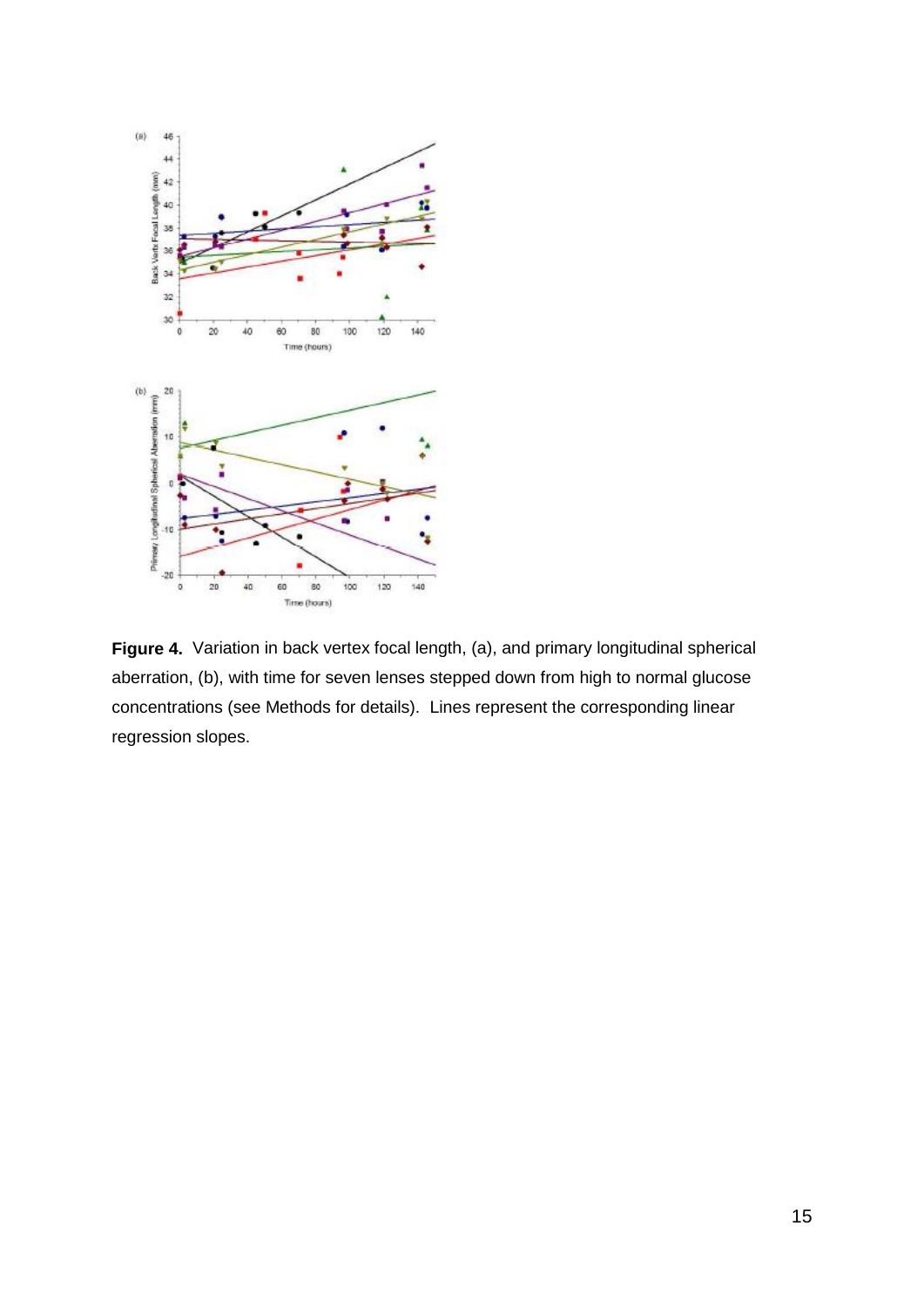| JI/<br>ı<br>Ш.<br>٠. |  |
|----------------------|--|
|----------------------|--|

| Glucose concentration | Back vertex focal length | Primary spherical |
|-----------------------|--------------------------|-------------------|
|                       | (mm)                     | aberration (mm)   |
| Normal (5mM)          | $36.99 \pm 1.24$         | $-0.39\pm 6.30$   |
| Moderate (15mM)       | $36.10 \pm 1.18$         | $+1.89\pm 6.04$   |
| High (30mM)           | 33.98±0.80               | $-9.78 + 4.08$    |
|                       |                          |                   |

Table 1. Fitted aberration polynomial coefficients for the average data curves shown in figure 2 for lenses maintained at normal, moderate and high glucose concentrations. (All values mean ± SE).

**Table 1**. Fitted aberration polynomial coefficients for the average data curves shown in *Figure 2* for lenses maintained at normal, moderate and high glucose concentrations. (All values mean  $\pm$  SE).

| Lens    | Back vertex focal length |             | Longitudinal spherical aberration |             |
|---------|--------------------------|-------------|-----------------------------------|-------------|
|         | Slope (mm/h)             | $SE$ (mm/h) | Slope (mm/h)                      | $SE$ (mm/h) |
| 1       | $+0.0693*$               | 0.0222      | $-0.2218$                         | 0.1232      |
| 2       | $+0.0252$                | 0.0357      | $+0.1027$                         | 0.1892      |
| 3       | $+0.0078$                | 0.0315      | $+0.0816$                         | 0.1662      |
| 4       | $-0.0030$                | 0.0069      | $+0.0554$                         | 0.0392      |
| 5       | $+0.0093$                | 0.0107      | $+0.0453$                         | 0.0659      |
| 6       | $+0.0383*$               | 0.0076      | $-0.1320$                         | 0.0602      |
| 7       | $+0.0333*$               | 0.0051      | $-0.0789*$                        | 0.0297      |
| Average | $+0.0257$                |             | $-0.0211$                         |             |

Table 2. Slope for the regression lines showing the trend in all 7 lenses stepped down from high to normal glucose concentrations for change in back vertex focal length and primary longitudinal spherical aberration with time.  $*$  indicates statistically significant at  $P < 0.05$ .

**Table 2**. Slope for the regression lines showing the trend in all seven lenses stepped down from high to normal glucose concentrations for change in back vertex focal length and primary longitudinal spherical aberration with time. \*indicates statistically significant at P < 0.05.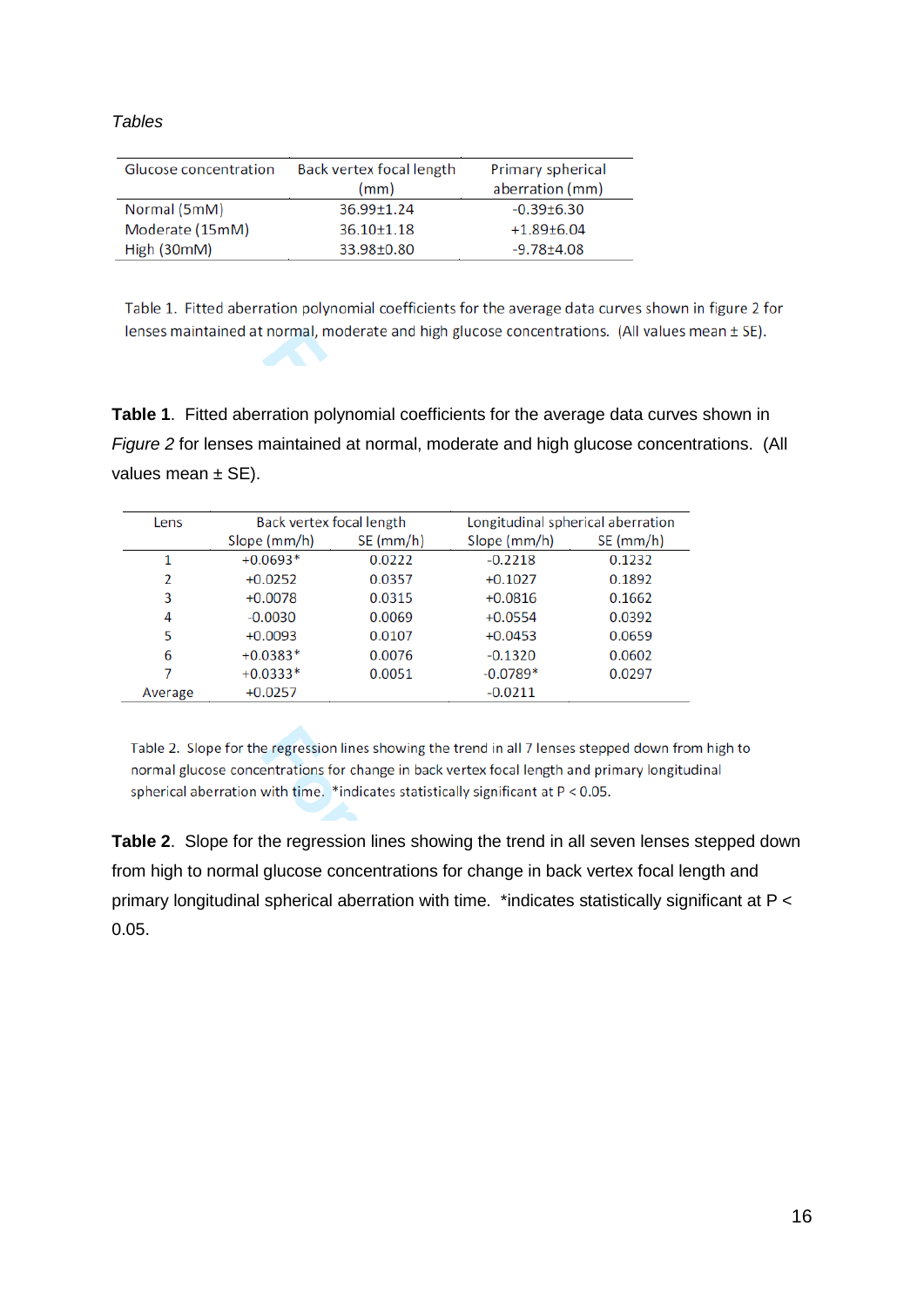#### **References**

- 1. Duke-Elder, WS. Changes in refraction in diabetes. *Br J Ophthalmol* 1925; 9: 382- 383.
- 2. Turtz, CA & Turtz, AI. Reversal of lens changes in early diabetes. *Am J Ophthalmol* 1958; 46: 219.
- 3. Gwinup, G & Villarreal, A. Relationship of serum glucose concentration to changes in refraction. *Diabetes* 1976; 25: 29-31.
- 4. Jacobsen, N, Jensen, H, Lund-Andersen, H & Goldschmidt, E. Is poor glycaemic control in diabetic patients a risk factor of myopia? *Acta Ophthalmol* 2008; 86: 510- 514.
- 5. Eva, PR, Pascoe, PT & Vaughan, DG. Refractive change in hyperglycaemia: hyperopia, not myopia. *Br J Ophthalmol* 1982; 66: 500-505.
- 6. Willi, MJ. Hyperopia and hyperglycaemia. Surv Ophthalmol 1986; 41: 187.
- 7. Giusti, C. Transient hyperopic refractive changes in newly diagnosed juvenile diabetes. *Swiss Med Wkly* 2003; 133: 200-205
- 8. Okamoto, F, Sone, H, Nonoyama, T & Hommura, S. Refractive changes in diabetic patients during intensive glycaemic control. *Br J Ophthalmol* 2000; 84: 1097-1102.
- 9. Saito, Y, Ohmi, G, Kinoshita, S, Nakamura, Y, Ogawa, K, Harino, S & Okada, M. Transient hyperopia with lens swelling at initial therapy in diabetes. *Br J Ophthalmol* 1993; 77: 145-148.
- 10. Lin, SF, Lin, PK, Chang, FL & Tsai, RK. Transient hyperopia after intensive treatment of hyperglycaemia in newly diagnosed diabetes. *Ophthalmologica* 2009; 223: 68-71.
- 11. Wiemer, NG, Dubbelman, M, Ringens, PJ & Polak, BC. Measuring the refractive properties of the diabetic eye during blurred vision and hyperglycaemia using aberrometry and Scheimpflug imaging. *Acta Ophthalmol* 2009; 87: 176-182.
- 12. Agardh, E, Hellgren, K-J & Bengtsson, B. Stable refraction and visual acuity in diabetic patients with variable glucose levels under routine care. *Acta Ophthalmol* 2011; 89: 107-110.
- 13. Duncan, G & Jacob, TJ. Glucose-induced membrane permeability changes in the lens. *Exp Eye Res* 1982; 34: 445-453.
- 14. Zhang, JJ & Jacob, TJ. Volume regulation in the bovine lens and cataract. The involvement of chloride channels. *J Clin Invest* 1996; 97: 971-978.
- 15. Sonmez, B, Bozkurt, B, Atmaca, A, Irkec, M, Orhan, M & Aslan, U. Effect of glycaemic control on refractive changes in diabetic patients with hyperglycaemia. *Cornea* 2005; 24: 531-537.
- 16. Tai, MC, Lin, SY, Chen, JT, Liang, CM, Chou, PI & Lu, DW. Sweet hyperopia: refractive changes in acute hyperglycaemia. *Eur J Ophthalmol* 2006; 16: 663-666.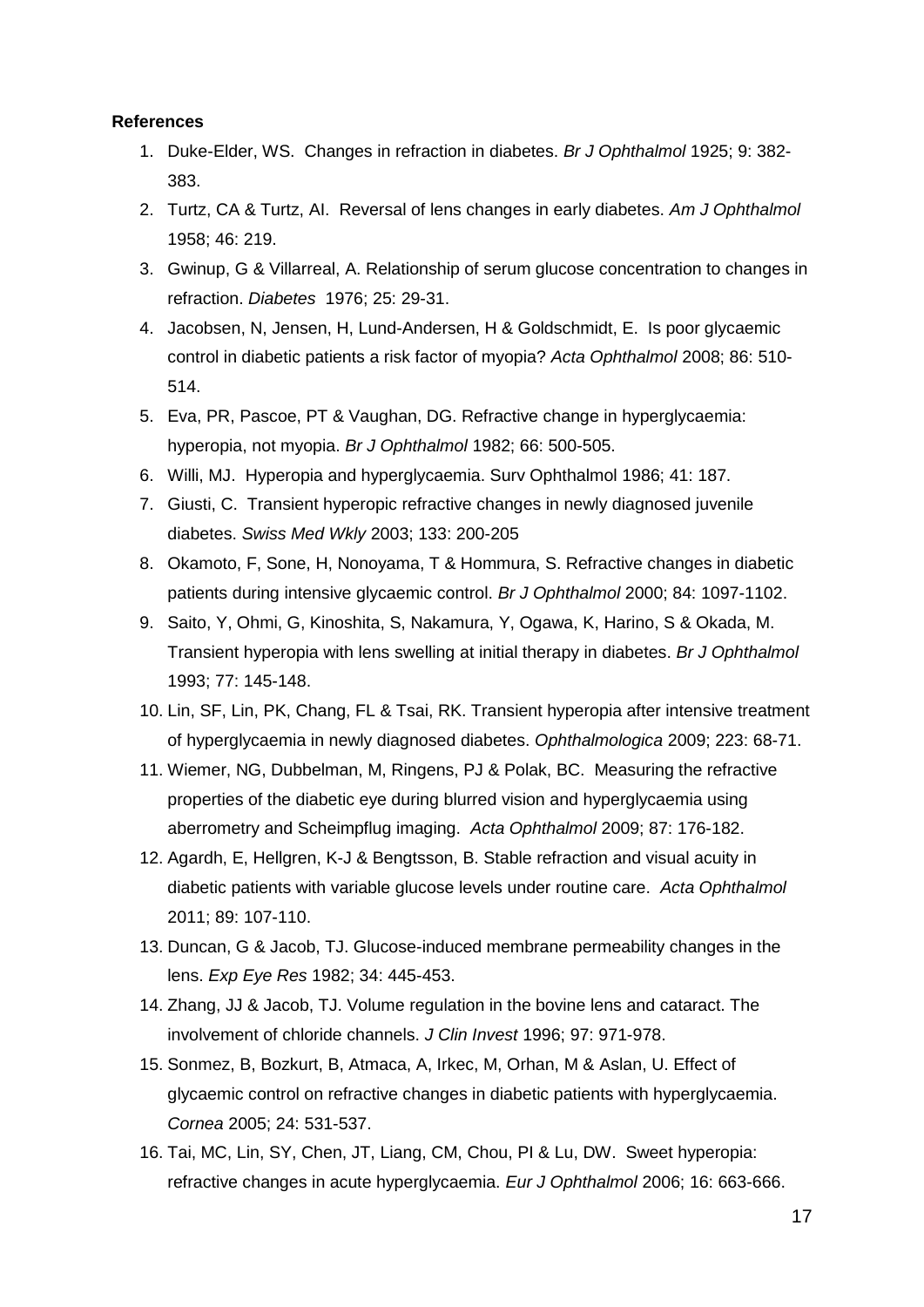- 17. Charman, WN. Optical modelling of the possible origins of transient refractive changes in diabetic patients. *Ophthal Physiol Opt* 2012; 32: 485-491.
- 18. Charman, WN, Adnan & Atchison, DA. Gradients of refractive index in the crystalline lens and transient changes in refraction among patients with diabetes*. Biomed Opt Exp* 2012; 3: 3033-3042
- 19. McLellan, JS, Marcos, S. & Burns, SA. Age-related Changes in the Monochromatic Wave Aberrations of the Human Eye. *Invest Ophthalmol Vis Sci* 2001; 42: 1390- 1395.
- 20. Furushima, M, Imaizumi, M & Nakatsuka, K. Changes in refraction caused by induction of acute hyperglycaemia in healthy volunteers. *Jpn J Ophthalmol* 1999; 43: 398-403.
- 21. Owers J & Duncan G. The viability of the bovine lens in organ culture. *Exp Eye Res* 1979; 28:739-742.
- 22. Zamudio AC1, Candia OA, Kong CW, Wu B & Gerometta R. Surface change of the mammalian lens during accommodation. *Am J Physiol Cell Physiol* 2008; 294:C1430-C1435.
- 23. Banh A, Bantseev V, Choh V, Moran KL, Sivak JG. The lens of the eye as a focusing device and its response to stress. *Prog Retin Eye Res* 2006; 25:189-206.
- 24. Dovrat, A & Sivak, JG. Long-term lens organ culture system with a method for monitoring lens optical quality. *Photochem Photobiol* 2005; 81: 502-505.
- 25. Welford, WT. *Aberrations of Optical Systems*, 1986; Adam Hilger Ltd, Bristol.
- 26. Wiemer, NGM, Dubbelman, M, Kostense, PJ, Ringens, PJ & Polak, BCP. The influence of diabetes melitus Type 1 and 2 on the thickness, shape, and equivalent refractive Index of the human crystalline lens. *Ophthalmology* 2008; 115: 1679-1686.
- 27. Kuszak JR, Mazurkiewicz M, Jison L, Madurski A, Ngando A, Zoltoski RK. Quantitative analysis of animal model lens anatomy: accommodative range is related to fiber structure and organization. *Vet Ophthalmol* 2006; 9:266-280
- 28. Kong, C.W., Gerometta, R., Alvarez, L.J. & Candia, O.A. Changes in rabbit and cow lens shape and volume upon imposition of anisotonic conditions. *Exp Eye Res* 2009; 89: 469-478.
- 29. Donaldson, P.J., Chee, K.S., Lim, J.C. and Webb, K.F. Regulation of lens volume: implications for lens transparency. *Exp. Eye Res* 2009; 88: 144-150.
- 30. Kinoshita, JH. Pathways of glucose metabolism in the lens. *Invest. Ophthalmol Vis Sci* 1965; 4: 619-28.
- 31. Chylack LT Jr, Tung, W & Harding R. Sorbitol production in the lens: a means of counteracting glucose-derived osmotic stress. *Ophthalmic Res* 1986; 18: 313-320.